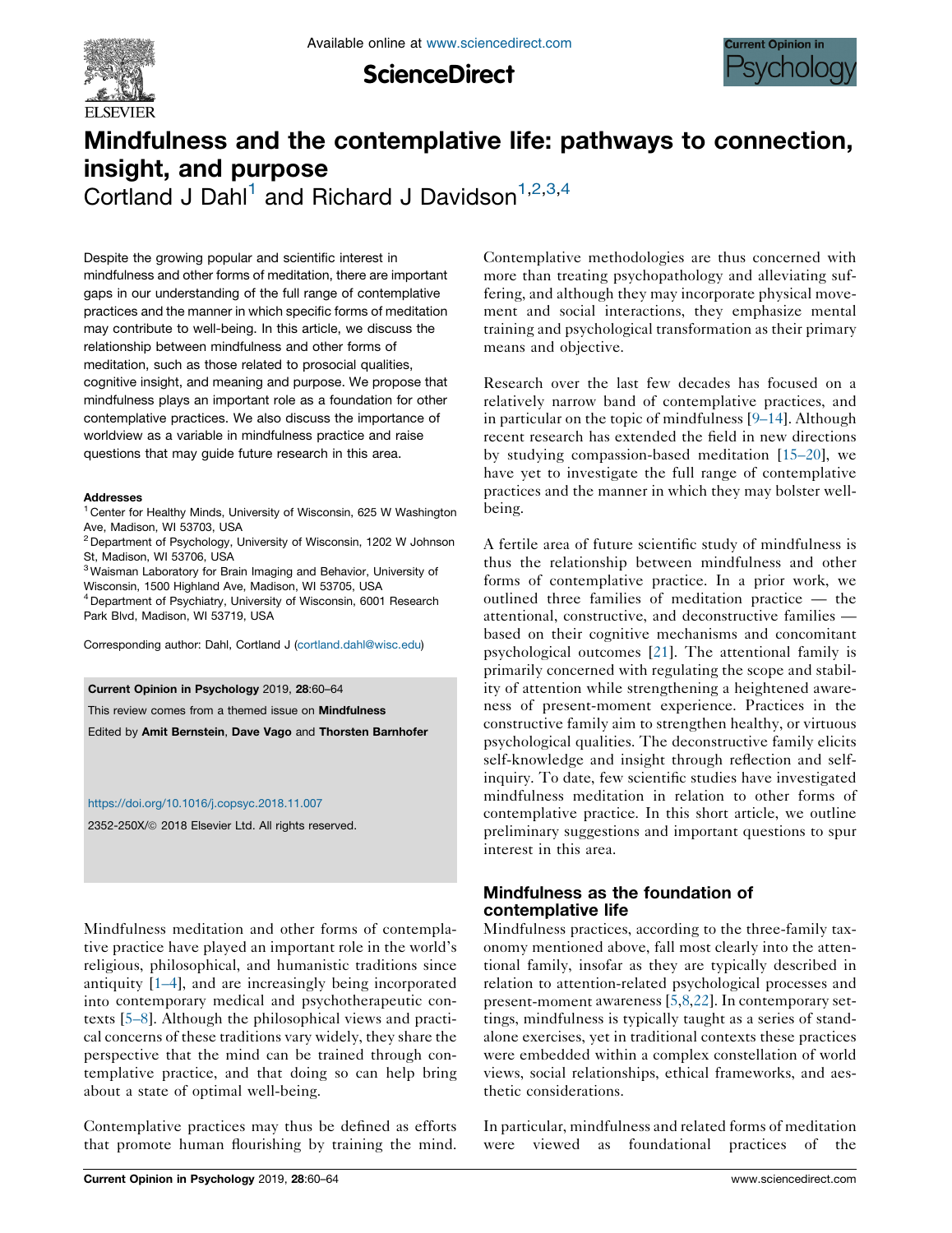contemplative life, and were employed as precursors to other styles of contemplative practice, such as those that fall into the constructive and deconstructive families mentioned above. In Buddhism, for instance, meditations that aim to stabilize present-centered awareness are typically practiced in preparation for analytical meditations that generate insight into the nature of the self (see below) or alongside practices that strengthen virtuous qualities, such as kindness and compassion [[23–25\]](#page-4-0). Similarly, as noted by Pierre Hadot in his landmark work on Greco-Roman philosophical schools, attention-related practices were similarly used by the Stoics and Epicureans to cultivate a heightened awareness of the present, and were practiced alongside philosophical inquiry and reflections on important virtues [\[4](#page-3-0)].

These historical considerations suggest that mindfulness practice may best be thought of as a foundational practice for the contemplative life, and that the psychological processes it strengthens may be integral for other forms of meditation, as well as for the cultivation of virtue and for self-inquiry and other forms of contemplation. It may also be that mindfulness helps to consolidate the insights gleaned from other practices. Future scientific research might explore whether mindfulness practices do indeed facilitate other aspects of the contemplative life, and, if so, the precise mechanisms through which this occurs.

Pioneering initiatives like the ReSource project (Singer and Engert, this issue) and the Healthy Minds Initiative have begun to investigate these and related topics [\[26](#page-4-0)]. Both of these projects include a range of contemplative practices, including mindfulness meditation as well as practices related to prosocial qualities and cognitive insight. They also offer a variety of methods to practice contemplative skills. The ReSource project, for instance, features dyadic practices in which contemplative skills are honed through interpersonal relationships [\[27](#page-4-0)]. The Healthy Minds Initiative contains similar interpersonal exercises, as well as active practices in which contemplative skills are carried out in the context of daily life activities.

## Mindfulness as a basis for prosocial practices

Three forms of contemplative practice that are also worthy of scientific interest are those related to firstly, prosocial qualities like appreciation, kindness, and compassion, secondly, self-knowledge and insight, and thirdly, purpose and meaning in life. Research suggests that all three areas are important contributors to psycho-logical well-being [[28–30\]](#page-4-0), and practices that strengthen these qualities are found in a variety of spiritual and humanistic traditions [\[3](#page-3-0),[4,](#page-3-0)[31](#page-4-0),[32\]](#page-4-0). The relationship between these qualities and mindfulness practice, however, has received little scientific attention.

Prosocial virtues are among the most widely studied phenomena related to well-being. Extensive research

has shown that the quality of interpersonal relationships is a major determinant of psychological wellbeing [[29,33](#page-4-0)] and that qualities like compassion and gratitude are associated with more caring relationships [\[34](#page-4-0)]. Recent research is also beginning to demonstrate that such qualities can be strengthened through contemplative practices like meditation [\[15](#page-3-0),[35–38\]](#page-4-0).

An important area of future research is the relationship between this style of practice and mindfulness meditation. On this topic, one recent study showed that selfreported present-centered awareness was increased by both mindfulness and prosocial contemplative practices, indicating that some of the effects of mindfulness practice may be shared by other forms of meditation [[39\]](#page-4-0). This same study showed that both mindfulness and prosocial practices decreased perceived stress during the Trier Social Stress Test, but that only the prosocial practices decreased the physiological stress response.

These preliminary findings raise important questions. For instance, are prosocial qualities strengthened more effectively when preceded by, or paired with, mindfulness practices? Similarly, are mindfulness-related skills like meta-awareness and the regulation of attention strengthened by other forms of contemplative practice, and to what degree? At present, we do not yet understand the differential and synergistic impact that these two styles of contemplative practice have within and across individuals.

## Mindfulness and insight

Another important family of contemplative practice concerns the cultivation of self-knowledge, insight, and wisdom, which we have referred to elsewhere as the 'deconstructive' family of meditation [\[21](#page-3-0)]. This style of practice combines the attentional capacities of mindfulness practice with self-inquiry and contemplation. One example of a deconstructive practice is Buddhist analytical meditation, which aims to generate insight into the dynamics of cognitive and affective processes that ease suffering and enhance well-being [\[40](#page-4-0)]. In this style of practice, one might examine the relationship between self-concept and emotion, for instance by observing the experience of anxiety and noting how the automatic thoughts and visceral sensations associated with the emotion are constantly changing, and not intrinsically tied to the self.

Although a few pioneering studies have investigated deconstructive practices [[41–45\]](#page-4-0), systematic efforts to study this family of practice are lacking. In addition, new research on the psychological and neural dynamics of insight is also emerging [[46,47](#page-4-0)], yet the forms of insight that are being studied are quite different from those gained through contemplative practice.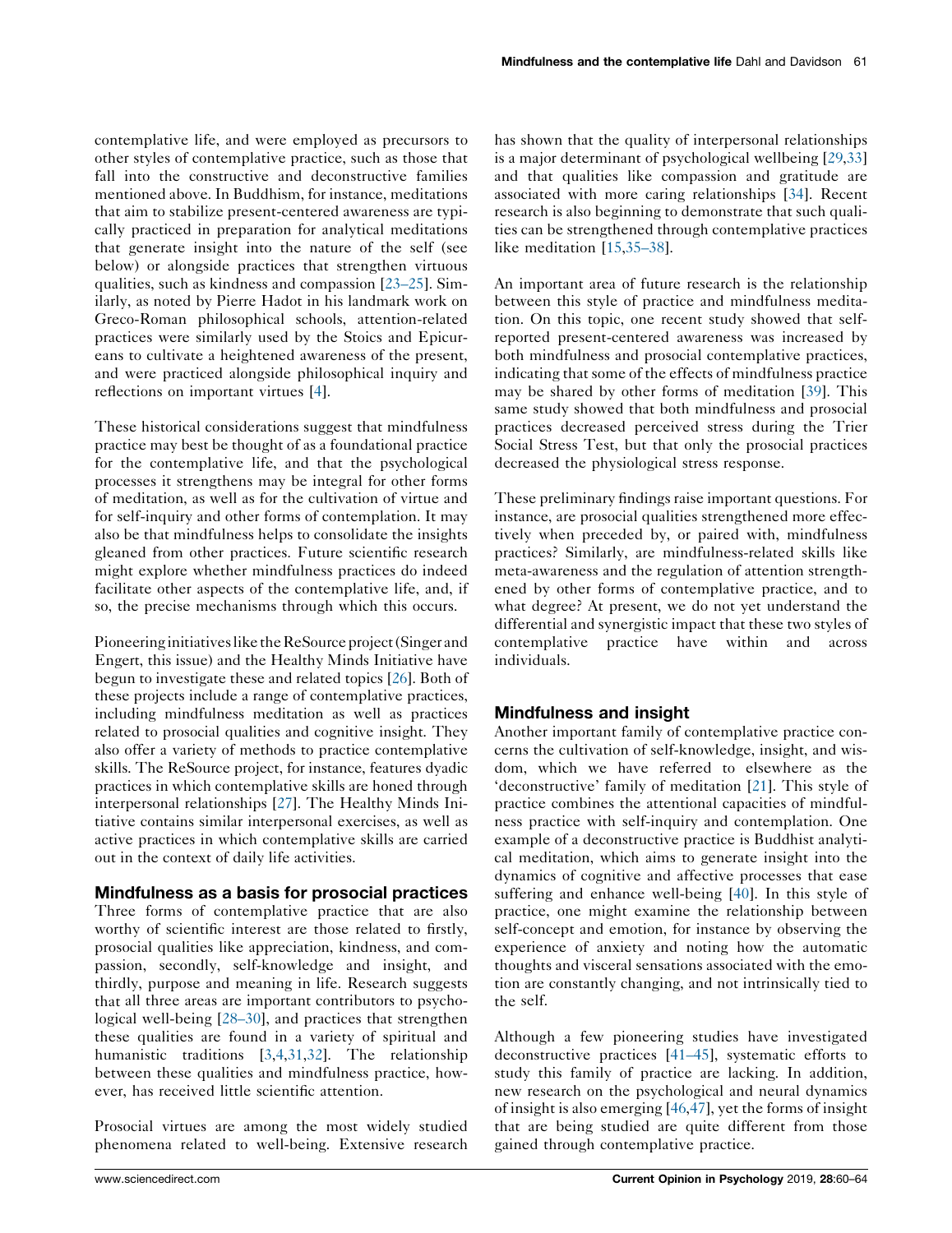There are many important questions concerning this family of practice. As noted above in relation to prosocial forms of meditation, this form of practice also engages, and thus likely strengthens, the same attentional processes targeted by mindfulness meditation. However, it is not clear whether deconstructive practices can be fruitfully engaged with no prior training in mindfulness, or if mindfulness and attentional processes themselves might be more effectively strengthened by deconstructive practices. It is also unclear how deconstructive practices and the cultivation of insight bolster psychological well-being, and the mechanisms through which this takes place. Thus, given the growing scientific interest in the self and self-related processes in both clinical psychology and cognitive science [[48\]](#page-4-0), and also the historical importance of self-inquiry and self-knowledge across a range of contemplative traditions, the phenomenon of contemplative insight and the deconstructive practices that generate insight are both worth candidates of scientific investigation.

# Mindfulness and the cultivation of purpose and meaning

A third area of practice that is worthy of scientific investigation is the role that contemplative practices play in strengthening purpose and meaning in life, and how mindfulness practices may contribute to this process. Purpose and meaning and life are one of the most robust predictors of psychological well-being [\[49](#page-4-0),[50\]](#page-4-0). Practices that strengthen meaning and purpose are found in many of the world's contemplative traditions. One common practice in this family is the contemplation of one's own mortality. In this practice, one may alter one's perspective by projecting oneself into the future and imagine that one was reflecting back on one's current pursuits, or rehearse one's own death to bring awareness to the fragility of life. Similarly, one may reinterpret challenges and obstacles in life as though one were living one's last day. Such practices typically function to reorient the mind toward one's most deeply held values and beliefs and are found in a range of contemplative traditions, including both Buddhism and Greco-Roman philosophy [\[23](#page-4-0),[51–53\]](#page-4-0).

As noted above with practices that aim to strengthen prosocial qualities and those that generate insight, mindfulness practices may play an important role in the cultivation of purpose and meaning. One important question pertains to the beneficial role that mindfulness practices themselves might have on purpose and meaning, versus the effect that contemplative practices that directly target these phenomena might have. It might also be that mindfulness practices might strengthen wellbeing differently when paired with elements of purpose-oriented practices, or when one style of practice precedes and supports the other. Thus, given the central role that purpose and meaning play in psychological wellbeing, and the growing evidence that mindfulness practices also bolster various aspects of human flourishing, research that examines the relationship between these areas may shed light on practices that strengthen these important qualities.

# Reintroducing the sacred: mindfulness and spirituality

Another important area of potential scientific investigation isthe role that worldview and perspective may play in moderating the effect of mindfulness and other contemplative practices. Traditional forms of mindfulness practice are typically embedded in a distinct worldview, and the practices themselves both reflect and reinforce these perspectives. Note, for instance, the following passage by the sixteenth century Catholic saint, Francois de Sales: "If the heart wanders or is distracted, bring it back to the point quite gently and replace it tenderly in its Master's presence. Even if you did nothing during the whole of your hour but bring your heart back and place it again in Our Lord's presence, though it went away every time you brought it back, your hour would be very well employed." (quoted in Huxley, 1947) In this short passage, we find an instruction to bring the wandering mind back to the present moment that is commonly taught in Mindfulness-Based Stress Reduction classes, and also in the writings of Buddhist meditation teachers, Stoic philosophers, and psychologists like William James.

We can also see from this passage that contemplative practices reflect distinct worldviews. For a practitioner of Mindfulness-Based Stress Reduction, the act of returning to the present moment may be understood as a pathway to healing or self-growth. For a Christian contemplative, it could be experienced as a return to the presence of God. A Buddhist meditator might experience it as an opportunity to gain insight into the transitory nature of conditioned experience, and for the Stoic, it could be a moment of self-mastery.

Mindfulness and related practices are thus linked to unique perspectives, worldviews, and contexts. These variations suggest that there is no single 'correct' or 'pure' way to practice mindfulness. They do, however, indicate that cultural, religious, and philosophical context may be important variables to consider when conducting research, since the worldview and perspective that informs these practices may play an important role in how they affect an individual.

The inclusion of a 'transcendent' or 'spiritual' perspective in mindfulness research studies — although challenging — is thus a potent area of scientific investigation. One might, for instance, investigate whether those with a Christian belief system benefit from mindfulness practices that are contextualized within a Christian worldview, versus within a secular, stress-relief paradigm.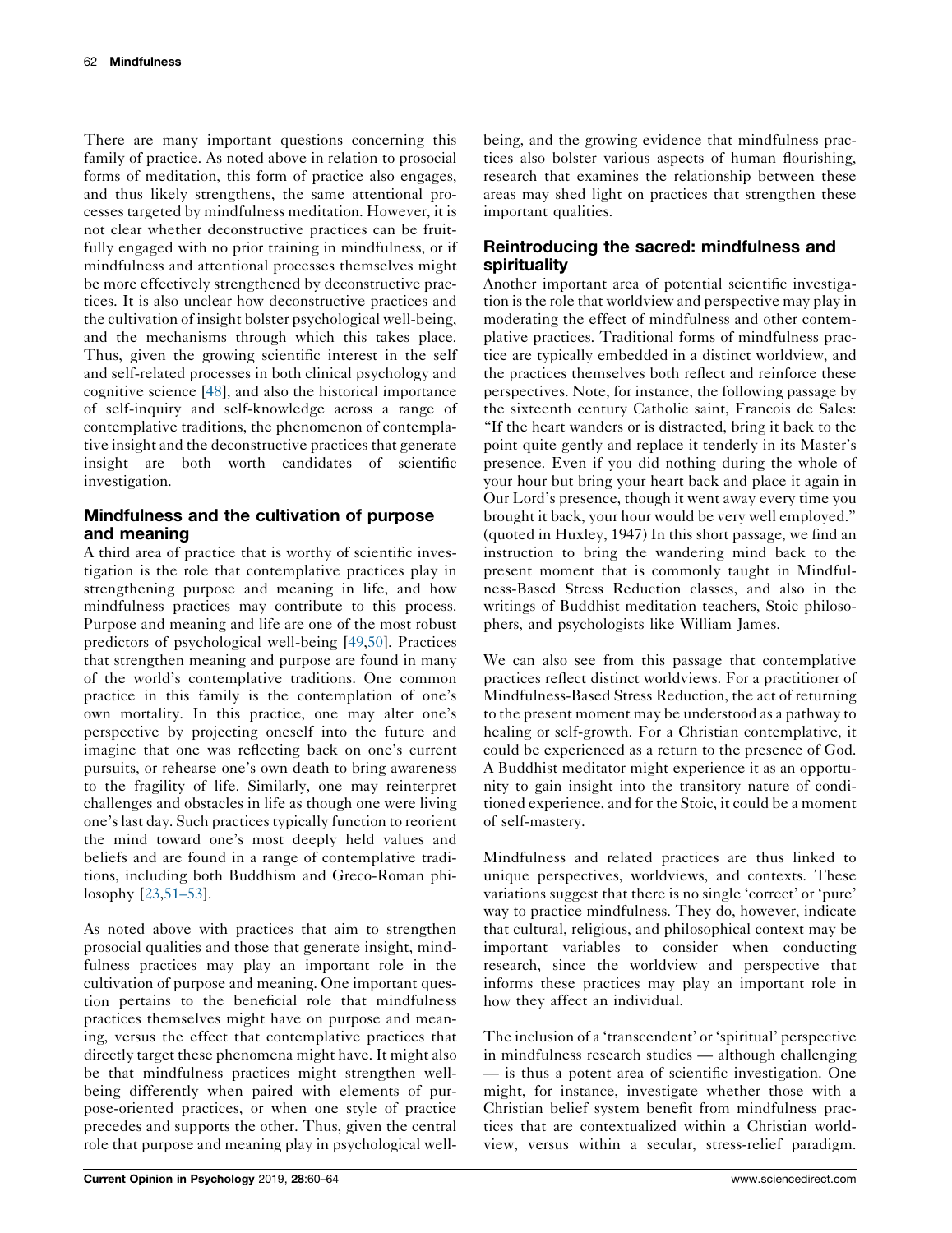<span id="page-3-0"></span>Similarly, a study of the varying motivations that prompt people to practice mindfulness, for instance by examining the effect of practicing with a motivation of compassion for others versus a motivation for one's own healing or growth. This may shed light on the manner in which one's worldview informs motivation, and whether these motivations moderate the impact of mindfulness practice. Studies of this nature may yield important insights regarding the role that worldview and motivation play in contemplative practice. Indeed, adopting a worldview that serves as a regular reminder of one's spiritual purpose may itself have important behavioral and biological consequences independent of any specific mindfulness practice. Building on theoretical discussions and novel models that incorporate transcendent dimensions of mindfulness [14,[54,55](#page-4-0)] by investigating this sort of claim is both tractable and, we believe, important.

## **Conclusion**

Mindfulness and the training of attention support a broad range of contemplative practices. In the same way that mindfulness research has yielded valuable knowledge regarding the benefits of training the mind, expanding the scope of scientific investigation to include other forms of meditation, and the relationship between different forms of practice, may also advance our understanding of psychological well-being, and how it can be cultivated. In this article, we have offered a few preliminary suggestions to guide future research and to spur the development of new contemplative interventions. Expanding the scope of research in new directions holds great potential for the further development of contemplative science.

## Conflict of interest statement

Dr Davidson is the founder, president, and serves on the board of directors for the nonprofit organization Healthy Minds Innovations, Inc. Dr Dahl serves as chief contemplative officer for Healthy Minds Innovations, Inc.

#### Acknowledgement

This work was supported by the National Center for Complementary and Alternative Medicine P01AT004952 to RJD.

## **References**

- 1. Eifring H (Ed): Meditation in Judaism, [Christianity](http://refhub.elsevier.com/S2352-250X(18)30126-X/sbref0005) and Islam. Bloomsbury Academic; 2015.
- 2. Burckhardt T, Chittick WC: [Introduction](http://refhub.elsevier.com/S2352-250X(18)30126-X/sbref0010) to Sufi Doctrine. World [Wisdom;](http://refhub.elsevier.com/S2352-250X(18)30126-X/sbref0010) 2008.
- 3. Gethin R: The [Foundations](http://refhub.elsevier.com/S2352-250X(18)30126-X/sbref0015) of Buddhism. Oxford University Press; [1998.](http://refhub.elsevier.com/S2352-250X(18)30126-X/sbref0015)
- 4. Hadot P: [Philosophy](http://refhub.elsevier.com/S2352-250X(18)30126-X/sbref0020) as a Way of Life: Spiritual Exercises from Socrates to Foucault. Oxford: [Blackwell;](http://refhub.elsevier.com/S2352-250X(18)30126-X/sbref0020) 1995.
- 5. Linehan MMM, Schmidt H, Dimeff LLA, Craft JCJC, Kanter J, Comtois KA: Dialectical behavior therapy for patients with borderline personality disorder and drug-dependence. Am J Addict 1999, 8:279-292 [http://dx.doi.org/10.1080/](http://dx.doi.org/10.1080/105504999305686) [105504999305686](http://dx.doi.org/10.1080/105504999305686).
- Hayes SC, Luoma JB, Bond FW, Masuda A, Lillis J: Acceptance and commitment therapy: model, processes and outcomes. Behav Res Ther 2006, 44:1-25 [http://dx.doi.org/10.1016/j.](http://dx.doi.org/10.1016/j.brat.2005.06.006) [brat.2005.06.006](http://dx.doi.org/10.1016/j.brat.2005.06.006).
- 7. Segal ZV, Williams JMG, Teasdale JD: [Mindfulness-Based](http://refhub.elsevier.com/S2352-250X(18)30126-X/sbref0035) Cognitive Therapy for [Depression](http://refhub.elsevier.com/S2352-250X(18)30126-X/sbref0035). Guilford Press; 2012.
- 8. Kabat-Zinn J. Lipworth L. Burney R: The clinical use of mindfulness meditation for the self-regulation of chronic pain. J Behav Med 1985, 8:163-190 [http://dx.doi.org/10.1007/](http://dx.doi.org/10.1007/BF00845519) [BF00845519](http://dx.doi.org/10.1007/BF00845519).
- 9. Tang Y-Y, Holzel BK, Posner MI: The neuroscience of mindfulness meditation. Nat Rev Neurosci 2015, 16:213-225 <http://dx.doi.org/10.1038/nrn3916>.
- 10. Goyal M, Singh S, Sibinga EMS, Gould NF, Rowland-Seymour A, Sharma R, Berger Z, Sleicher D, Maron DD, Shihab HM et al.: Meditation programs for psychological stress and well-being: **a systematic review and meta-analysis**. JAMA Intern Med 2014,<br>**174**:357-368 [http://dx.doi.org/10.1001/](http://dx.doi.org/10.1001/jamainternmed.2013.13018) [jamainternmed.2013.13018.](http://dx.doi.org/10.1001/jamainternmed.2013.13018)
- 11. Davidson RJ, Kabat-Zinn J, Schumacher J, Rosenkranz M, Muller D, Santorelli SF, Urbanowski F, Harrington A, Bonus K, Sheridan JF: Alterations in brain and immune function produced by mindfulness meditation. Psychosom Med 2003, 65:564-570 [http://dx.doi.org/10.1097/01.](http://dx.doi.org/10.1097/01.PSY.0000077505.67574.E3) [PSY.0000077505.67574.E3](http://dx.doi.org/10.1097/01.PSY.0000077505.67574.E3).
- 12. MacLean Ka, Ferrer E, Aichele SR, Bridwell Da, Zanesco AP, Jacobs TL, King BG, Rosenberg EL, Sahdra BK, Shaver PR et al.: Intensive meditation training improves perceptual discrimination and sustained attention. Psychol Sci 2010, 21:829-839 <http://dx.doi.org/10.1177/0956797610371339>.
- 13. Fox KCRR, Nijeboer S, Dixon ML, Floman JL, Ellamil M, Rumak SP, Sedlmeier P, Christoff K: Is meditation associated with altered brain structure? A systematic review and meta-analysis of morphometric neuroimaging in meditation practitioners. Neurosci Biobehav Rev 2014, 43:48-73 [http://dx.doi.org/10.1016/](http://dx.doi.org/10.1016/j.neubiorev.2014.03.016) [j.neubiorev.2014.03.016.](http://dx.doi.org/10.1016/j.neubiorev.2014.03.016)
- 14. Vago DR, Silbersweig DA: Self-awareness, self-regulation, and self-transcendence (S-ART): a framework for understanding the neurobiological mechanisms of mindfulness. Front Hum Neurosci 2012, 6:1-30 [http://dx.doi.org/10.3389/](http://dx.doi.org/10.3389/fnhum.2012.00296) [fnhum.2012.00296.](http://dx.doi.org/10.3389/fnhum.2012.00296)
- 15. Leiberg S, Klimecki O, Singer T: Short-term compassion training increases prosocial behavior in a newly developed prosocial game. PLoS One 2011, 6:e17798 [http://dx.doi.org/10.1371/](http://dx.doi.org/10.1371/journal.pone.0017798) [journal.pone.0017798.](http://dx.doi.org/10.1371/journal.pone.0017798)
- 16. Lutz A, Brefczynski-Lewis J, Johnstone T, Davidson RJ: Regulation of the neural circuitry of emotion by compassion meditation: effects of meditative expertise. PLoS One 2008, 3: e1897 <http://dx.doi.org/10.1371/journal.pone.0001897>.
- 17. Desbordes G, Negi LT, Pace TWW, Wallace BA, Raison CL, Schwartz EL: Effects of mindful-attention and compassion meditation training on amygdala response to emotional stimuli in an ordinary, non-meditative state. Front Hum Neurosci 2012, 6:292 [http://dx.doi.org/10.3389/](http://dx.doi.org/10.3389/fnhum.2012.00292) [fnhum.2012.00292.](http://dx.doi.org/10.3389/fnhum.2012.00292)
- 18. Hutcherson CA, Seppala EM, Gross JJ: Loving-kindness meditation increases social connectedness. Emotion 2008, 8:720-724 <http://dx.doi.org/10.1037/a0013237>.
- 19. Condon P, Desbordes G, Miller WB, DeSteno D: Meditation increases compassionate responses to suffering. Psychol Sci 2013, 24:2125-2127 [http://dx.doi.org/10.1177/](http://dx.doi.org/10.1177/0956797613485603) [0956797613485603.](http://dx.doi.org/10.1177/0956797613485603)
- 20. Loggia ML, Mogil JS, Bushnell MC: Empathy hurts: compassion for another increases both sensory and affective components<br>of pain perception. Pain 2008, 136:168-176 [http://dx.doi.org/](http://dx.doi.org/10.1016/j.pain.2007.07.017) [10.1016/j.pain.2007.07.017](http://dx.doi.org/10.1016/j.pain.2007.07.017).
- 21. Dahl CJ, Lutz A, Davidson RJ: Reconstructing and deconstructing the self: cognitive mechanisms in meditation practice. Trends Cogn Sci 2015, 19:515-523 [http://dx.doi.org/](http://dx.doi.org/10.1016/j.tics.2015.07.001) [10.1016/j.tics.2015.07.001.](http://dx.doi.org/10.1016/j.tics.2015.07.001)